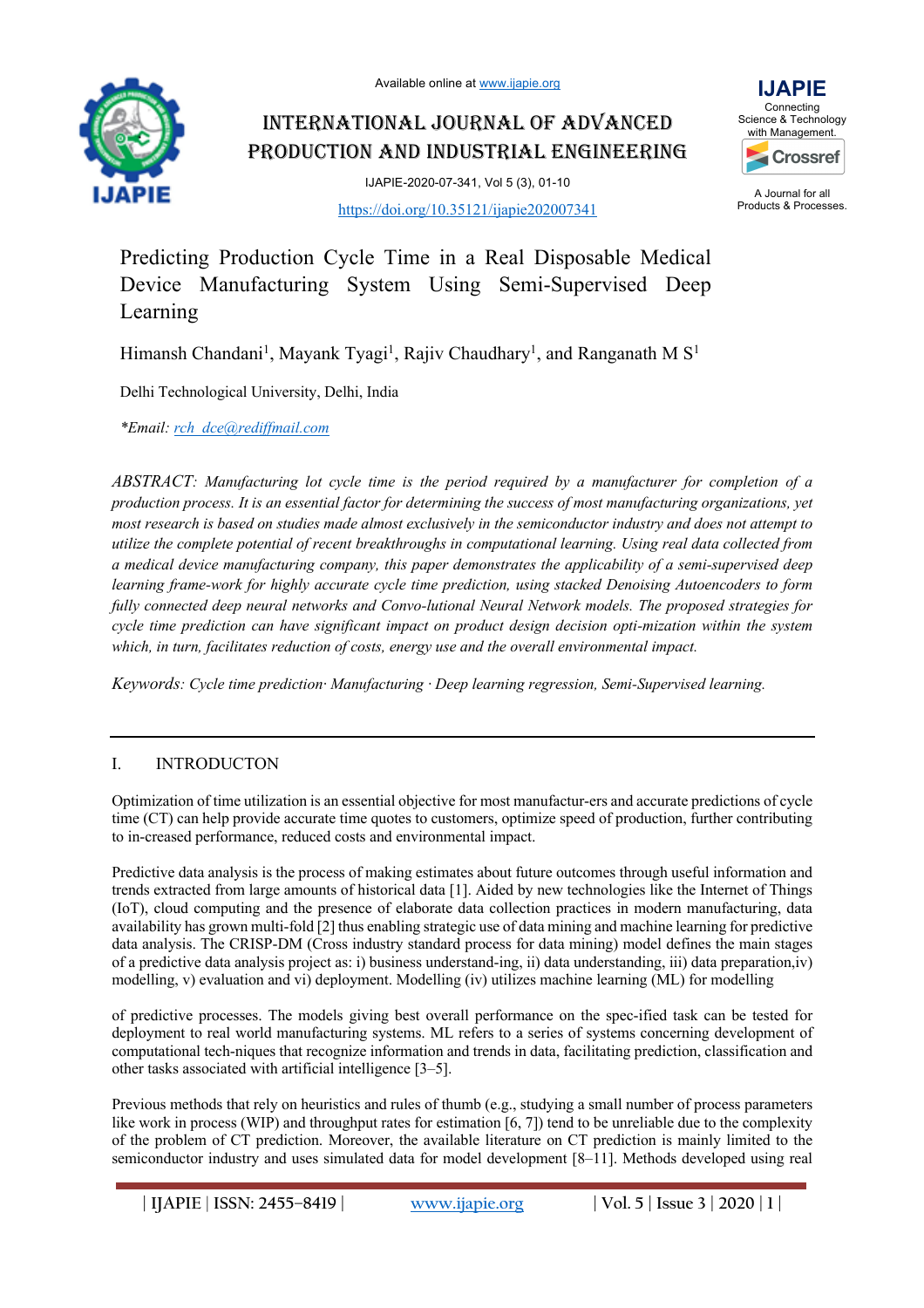data and more holistic approaches [12–14] are still limited by strategies and techniques that don't at-tempt to fully realize the capabilities of recent breakthroughs in computational learning. The research overlooks the relevance of product design factors for CT estimation and consistently aims to reduce the number of dimensions in the data –essentially eliminate features– and disregard the resulting loss of information which leads to unreliable generalised performance. CT prediction can be en-hanced by using methods that generalize well to new data (data that has not been seen and trained on by the model beforehand),by avoiding information loss due to dimensional reduction and by including elements of product design in the predictive analysis.

In this paper we focus particularly on Deep learning. Deep learning (DL) is a segment of ML techniques that enable learning of patterns of multi-level abstraction within data using computational models having multi-layered pro-cessing capabilities and are known to generalize well to unforeseen data [15]. For our goal, there can be a number of possible approaches: i) Supervised DL, for la-belled data, (ii) Unsupervised DL, for unlabelled data and (iii) Semi-supervised learning, for a mixture of labelled and unlabelled data.

In this paper, we present an acquisition strategy for semi-labelled data which includes elements of product design data and suggest the use of semi-supervised DL techniques, particularly, Autoencoder [16] pre-training [17] and stacking to give a simple feed-forward deep neural network (DNN) with seven hidden layers, further co-trained with a Resnet-18 [18] convolutional neural network (CNN) for accurate prediction of product cycle times using real data from a medical device manufacturing company. We also present a comparison of the developed technique with various existing state-of-the-art ML methods.

This paper is structured as follows: Section 2 describes the relevant litera-ture, including above stated methods for prediction of manufacturing cycle time. Section 3 focuses on the proposed methodology for formulating various semi-supervised regression methods which are then demonstrated for the collected data. In conclusion we discuss the key outcomes and future research capabili-ties.

# II RELATED WORK

In this section we review the literature on ML methods used for CT estimation and describe the motivation for this work.

## *Manufacturing time prediction using machine learning: State-of-the-art and motivation*

Raaymakers et al. [12] compared regression methods with neural networks for es-timation of the makespan of job sets in batch-process industries. Chien et al. [7] provided a method for predicting cycle time based on data mining algorithms using production status like WIP and throughput rates. Alenezi et al. [13] ad-dressed the problem of real flow-time prediction in make to order manufacturing using support vector machine regression and compared its performance to that of a simple one-layer ANN. Chen et al. [8] proposed non-linear quantile regres-sion for modelling the relationship between stationary cycle time quantiles and corresponding throughput rates of a manufacturing system.

One of few the papers that stood out, both in terms of the industry of study (aerospace) and the method used, was Juez et al. [19]. The authors eval-uated a regression technique for estimation of lead times of parts using the Cox model [20], a proportional hazards model and compared the performance to that of an SVM. Meidan et al. [9] compared the results of a selective naive bayesian classifier (SNBC), an artificial neural network (ANN) with a single hidden layer, multivariate linear regression and decision trees for classification of semiconduc-tor cycle time into low, medium and high categories with best average accuracy 73.2% achieved using the ANN. The use of ANNs for deployment however, was not recommended by this research due to computational instability and long training times; both of which have diminished greatly, following the extensive research in recent years by the deep learning community [15, 21, 22].

Li et al. [11] executed analytical queuing analysis and a stepwise regression model on data acquired using a job shop simulation, to determine relationships between job shop state at job start time and the resulting lead time.

Pfeiffer et al. [10] used discrete event simulation of a small scale parallel flow shop type production system, to predict lead time and identify most effective predictor features. The analysis revealed that random forest (RF) models out-performed linear regression and decision tree regression models. The degree of applicability of the model to real data is questionable and the authors note the possibility of decrease in deployment performance owing to high sensitivity of RF models to values that lie outside expected boundaries.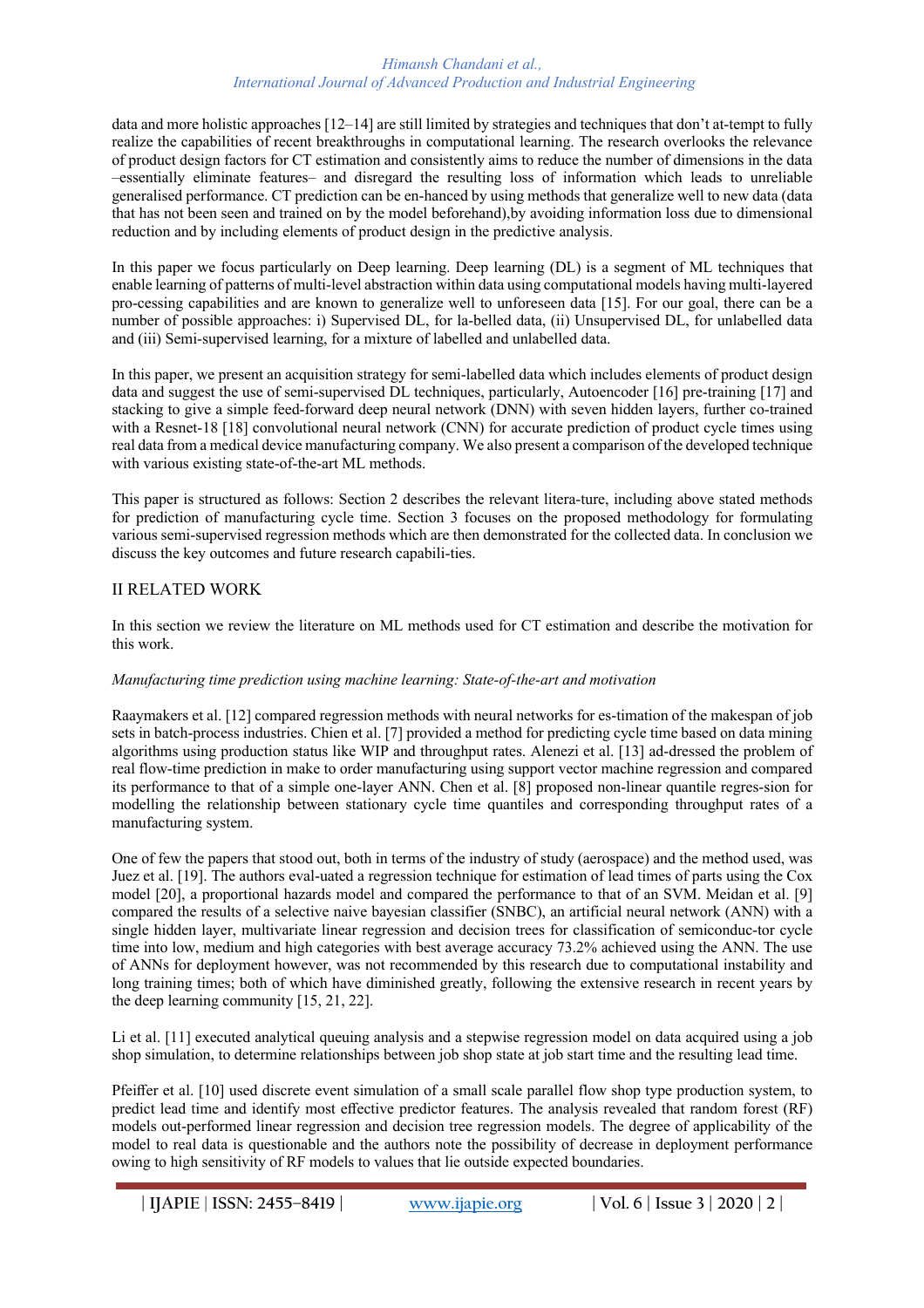Lingitz et al. [14] used real world MES data from a semiconductor manufac-turing system for selection of key predictors and models, for estimation of manu-facturing lead time, provided comprehensive comparison of numerous regression techniques with multiple evaluation measures and recommended Random Forest regression model with eight features for most accurate prediction.

A survey of the domain literature demonstrates some methodology bias. It is observed that most of the recent research is: i) focused on prediction of man-

ufacturing lead time/product life and not cycle times, and neglects the impact that product design, development and implementation can have on the time con-sumed in a manufacturing system, ii) primarily based on studies made in the semiconductor industry or simulation data ,iii) limited by conventional methods, reasoning and experimentation strategies that don't attempt to utilize the full potential of the recent breakthroughs in the artificial intelligence community and

iv) attempting to reduce the dimensions of data to a handful of features hardly accounting for the information loss incurred.

# III PROPOSED METHODOLOGY

The CRISP-DM (Cross industry standard process for data mining) model de-fines the main stages of a data mining project, independent of the industry of application as: i) business understanding, ii) data understanding, iii) data prepa-ration, iv) modelling, v) evaluation and vi) deployment. This research is focused on all stages of the CRISP-DM model, with special attention given to stages (iv) and (v).

## *Production system and data description*

The study was conducted using data from a medical product manufacturing sys-tem, producing 72 different kinds of intravenous catheters, 81 different kinds of intravenous tubing sets and extension tubes, 3 different kinds of oxygen delivery sets, 8 kinds of needles, umbilical cord clamps, gynecological Karman catheters, feeding tubes and surgical items like blades, scalpels, gloves and suction sets. The company houses both- special purpose machines (SPM) and general pur-pose machines for development and production. The type of production can be categorized as made-to-order batch production system. The machines are grouped according to the manufacturing process/stage and production takes place in large batches. A process schematic for the production system is given in Figure1. Each component/assembly passes through the different process stages only once, with the only exception being in the case of defective packaging where such items are separated in the inspection stage, opened and repacked. An inter-esting characteristic of this manufacturing system is that new products/variants are frequently added to production depending on advancing technological capa-bilities, changing market trends and customer requirements. This adds a layer of complexity in the manufacturing process as available resources and equip-ment are required for both maintaining the current level of production as well as running tests and prototypes for new product development.

The multi-phase design process for new products adopted by the studied company follows a sequential order: i) concept development, ii) system level design, iii) detailed design, iv) prototyping, v) testing and refinement and vi) production. Design of new or improved products is therefore a highly complex and fairly iterative task. The company develops most of the tools used for plastic injection moulding and extrusion in-house through its own tool making work-shop equipped with machines performing all required machining operations. Tool making is in itself a highly complex task comprised of many diverse iterative operations and each added component requires a new tool for production. Difficult decisions need to be made along the entire design process to turn concepts into realities [23]. All products stated above use some varying combination of plastics and/or rubber polymers as raw material. Needless to say, many of the design decisions and activities have a direct impact on the resulting cycle times. Severe problems and delays can arise from well-intentioned adjustments in the design process [24, 25]. Concurrent engineering is known to quicken the commencement of the development cycle which would otherwise be done later but it is also known to increase the time and cost for reworking and concurrency among different functions. A substantial amount of detailed data about the manufacturing process, products, equipment and past production was readily available for compilation owing mainly to the company's advanced data collection and representation processes implemented within the enterprise resource planning (ERP) and manufacturing execution software (MES) systems. Relevant data pertaining to the operations like production start and end times (used for calculating total cycle time), production line information, vendor turn around time, stock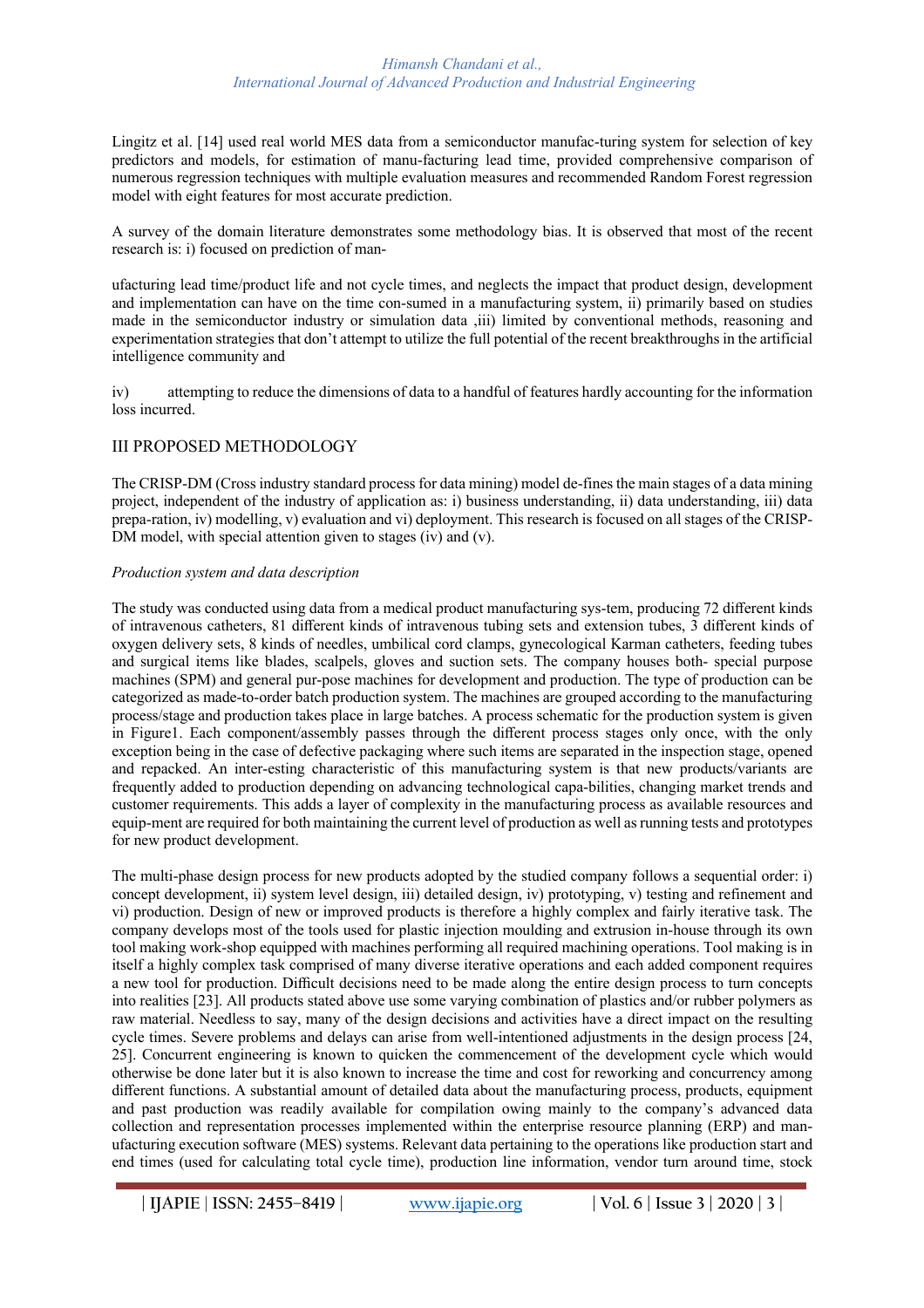information and stage wise production plans and data about product design like designer in-formation (ID), start and end date of development process, relevant dimensions, volumes, mass of the products, raw materials used, tool number, machines used for tool development and prototyping (IDs), etc. was provided by the company for a period of 6 years. Out of these, about one-fourth (2703 of 8200) of the production start and end time values (labels) were available for the data points and the rest were unlabeled.

Table 1 describes the attributes of the raw data. The first column gives the name of the data variable, while the second column gives a sense of the scope of the data – range/number of unique values it can take. The collected data included 192 different products each having a special product code/ID. The in time and out time for the manufacturing process was taken to be the time at which the first Bill of Materials (BOM) is generated for a production batch and the time at which the entire batch reaches its final destination (FGS) before dispatch. Start time is subtracted from end time to give total cycle time in hours.

| Name                       | Range/Scope  |  |  |  |
|----------------------------|--------------|--|--|--|
| Product ID                 | 192          |  |  |  |
| In time (BOM)              | Date-time    |  |  |  |
| Out time (FGS)             | Date-time    |  |  |  |
| Batch ID                   | 8200         |  |  |  |
| Process routes             | 39           |  |  |  |
| Quantities                 | $1 - 10$     |  |  |  |
| Machine ID                 | 288          |  |  |  |
| Tool ID                    | 396          |  |  |  |
| Dev start                  | Date         |  |  |  |
| Dev complete               | Date         |  |  |  |
| Dev Rework cycles          | $3 - 34$     |  |  |  |
| Dimensions                 | 192          |  |  |  |
| No. of components          | $4 - 22$     |  |  |  |
| Designer ID                | 19           |  |  |  |
| No. of tool cavities       | 4-64         |  |  |  |
| Prototyping equipment used | 65           |  |  |  |
| Type of Runner in PIM      | 12           |  |  |  |
| Type of Gates in PIM       | 27           |  |  |  |
| Raw Materials used         | 22.          |  |  |  |
| Vendor turn around         | Days         |  |  |  |
| Batch importance           | low/mid/high |  |  |  |
| Inventory status           | 3            |  |  |  |

Table 1: Features in the raw data.

Lot quantities were divided into 10 categories, 1 being the smallest and 10 being the largest. Each of the different products contain 2-15 individual com-ponents which are molded/cut/extruded separately using the raw materials and assembled in the assembly stage. Tool ID refers to the list of unique alphanumeric identifiers of PIM/Extrusion machine tools designed for making each component of the different products. No. of tool cavities is the number of components put out in one single cycle of operation by a machine, for PIM this number is usually a power of 2 with few exceptions. Inventory status refers to the state of available stock of materials for utilisation in the production process before the start time. This status can take the values of low, moderate or satisfactory. The product and manufacturing data was collected and used to generate a semi-labelled data set for semi-supervised machine learning. This data set consisted of 8200 ob-servations, 5497 of which did not include cycle time values (target values)–thus forming the unlabelled data set– and 285 features derived from the raw data. The labelled data set was split by random sampling into a train/validation/test split ratio of 70/10/20 for the purpose of model training and evaluation. Total cycle times were calculated (in hours) by subtracting In time from Out time and their frequency distribution is represented in Fig. 2.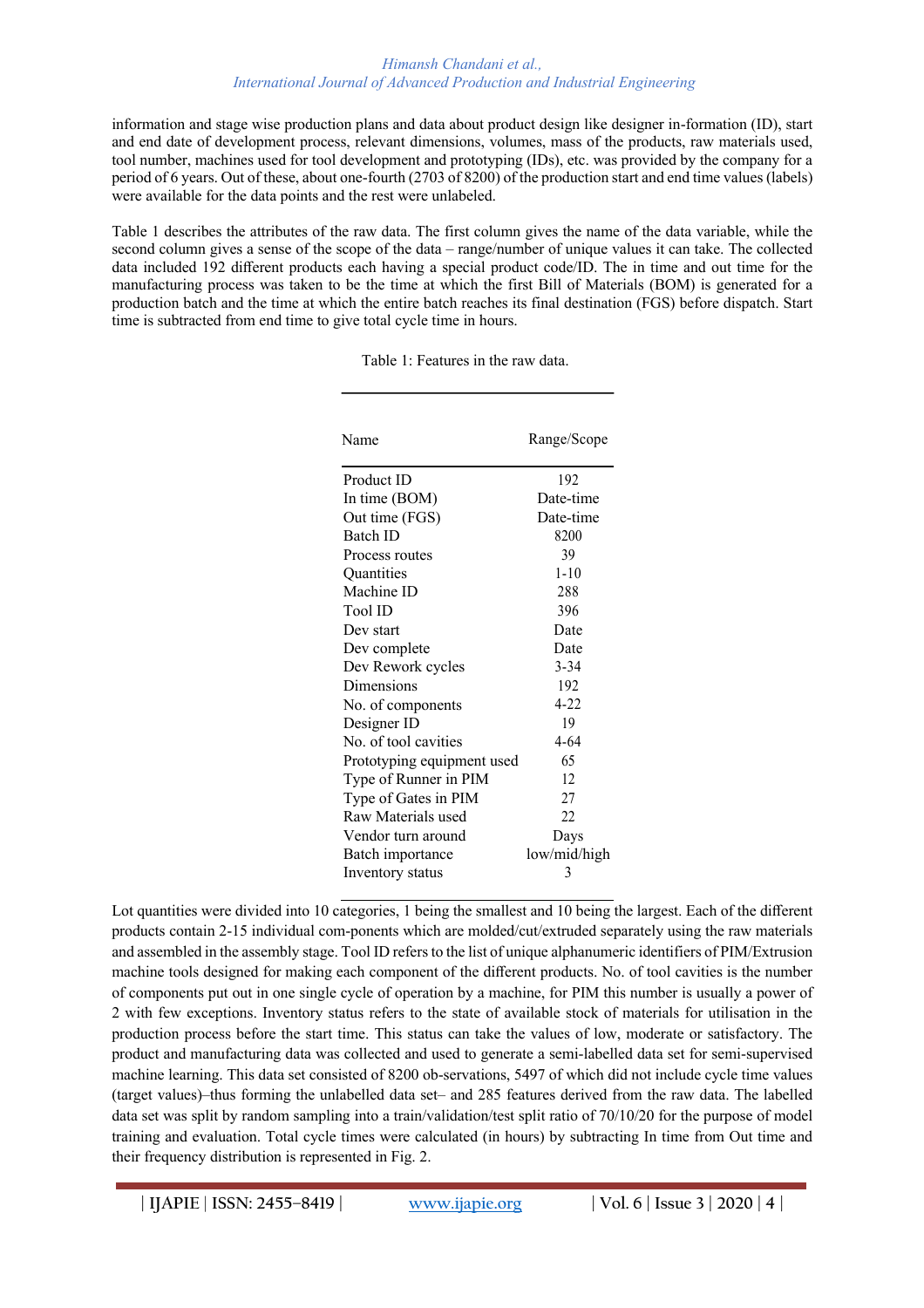

Fig. 2: Histogram of cycle time (target) values (in hours)

## 3.2 Selection of Algorithms

Machine learning is concerned with a large set of tools that can be used for understanding data. These tools can be classified as supervised, unsupervised and semi-supervised learning. Supervised learning involves developing statistical models for estimating an output from a given set of inputs utilizing a given set of n labelled data observations L = ((xi; yi))<sup>n</sup>i=1. By training on these data points, supervised learning methods infer a function from inputs to targets that can successfully determine the label y of a never-before-seen input x. In numerous realworld applications however, practitioners usually also have access to a set of m unlabeled data points

$$
U = ((xi))^{m+n}
$$

Unsupervised methods can be

 $i=n+1$ 

trained using these unlabelled data points to learn relations and structures to enhance understanding of the data. Semi-supervised learning methods attempt to integrate the first two method groups to develop models whose performance transcends that of models developed only using the labelled data.

An important class of unsupervised learning methods used for semi-supervised learning are clustering algorithms. Clustering algorithms attempt to group or cluster objects according to discovered or inferred intrinsic characteristics. One of the most widely used clustering methods called K-means clustering [26] aids in discovery of the natural groupings in the data. The most critical parameter required by the algorithm is the number of clusters for grouping, K. Usually, mul-tiple experiments are conducted with different values of K and a suitable number is chosen based on the results. Autoencoders are learning methods that attempt to learn latent representations of data by transforming inputs into outputs while minimizing the degree of distortion from the inputs. These are another class of methods that have gained significance in unsupervised learning since their in-troduction in [16]. Each autoencoder layer can be pre-trained in turn to extract useful higher-level representations spanning across multiple autoencoders, the layers from all of which can be stacked to form the starting point for an ANN that is likely to give much better prediction performance in terms of generaliza-tion [27]. A denoising autoencoder (DAE) reconstructs a clean "repaired" version of the input from a corrupted version.This is done by first adjusting the input x to  $x^{\wedge}$  by utilising a stochastic mapping  $x^{\wedge} Q_L(\wedge x)$ . The corrupted input is then mapped to a latent representation of  $x^{\wedge}$ , having a different dimensionality than that of  $x^{\wedge}$ , which is further used for the reconstruction of x. The reconstruc-tion of x from x^ forces the network to learn the geometric "manifold" [28] of x. See Vincent et al. [27] and Erhan et al. [17] for an in depth discussion on this phenomenon.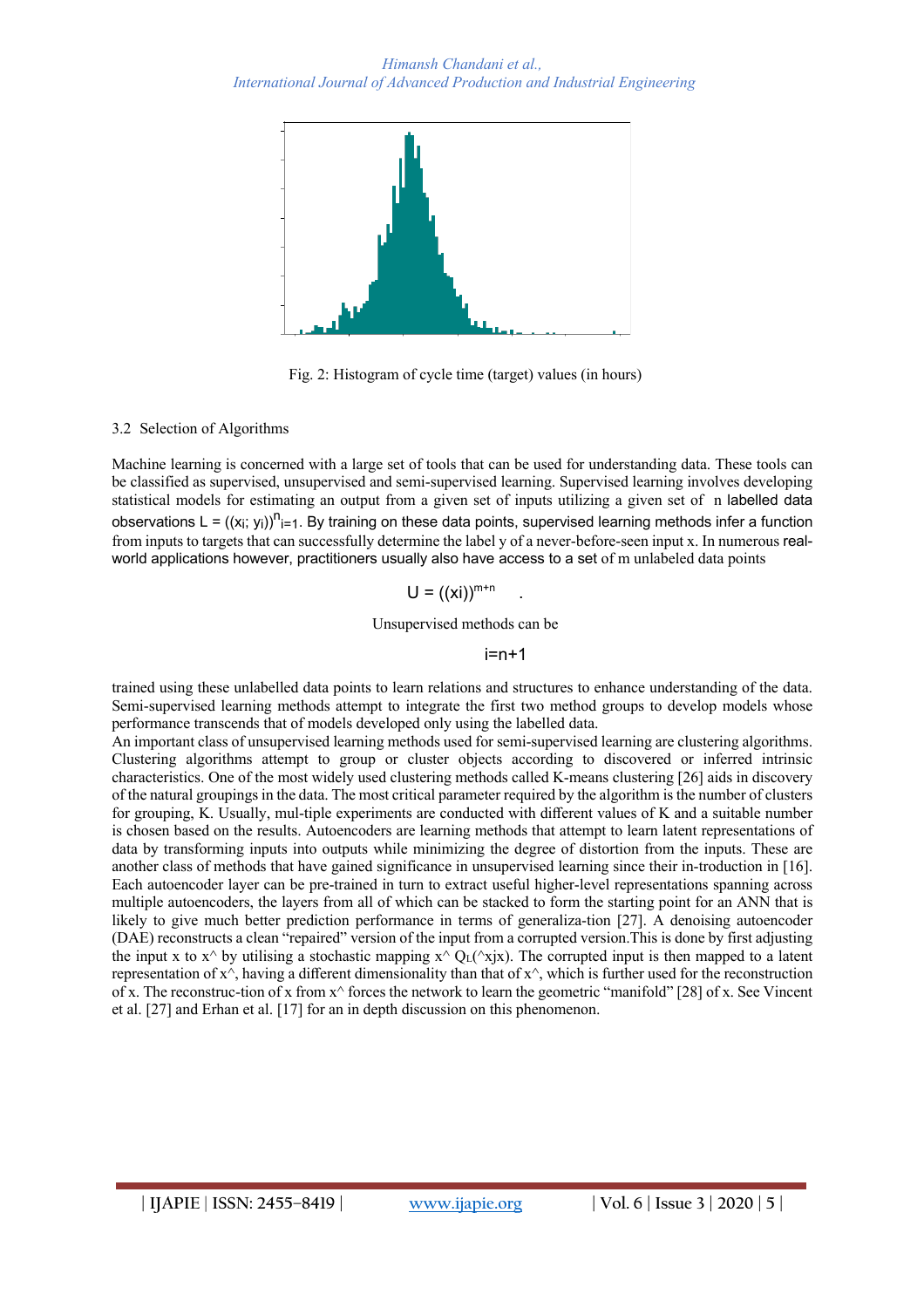

Fig. 3: Histogram of K-means clustered target values (in hours)

Regression methods attempt to predict a continuous unknown value (in our case, cycle time) given a series of other known values (independent variables). The most commonly used regression method is linear regression, specifically multiple linear regression due to it simplicity and ease of understanding. This assumes a linear relationship between inputs and outputs and cannot be used ef-fectively to capture non-linear characteristics. Modelling non-linear relationships can be achieved using intrinsically non-linear techniques such as deep neural networks (DNN), quantile regression and ensemble decision tree methods such as gradient boosting machines (GBM) and random forests (RF). Quantile re-gression attempts to map non linear relationships and predict specific quantiles (intervals of the target variable) rather than a single value [8]. Decision trees are easy to interpret and implement predictive methods based on conditional logic. Although these can handle various kinds of predictors without pre-processing, they are unstable, highly sensitive to changing data and offer less than optimal predictive performance. A solution to this is using tree ensemble techniques such as Random Forests and GBMs that output a combination of a number of pre-dictions from different trees as the final prediction. GBMs are methods in which a number of weak predictors are aggregated (or boosted) to produce an ensem-ble predictor with superior performance. RF is a tree ensemble technique which randomly selects predictors to use for construction of trees in the ensemble in an attempt reduce correlations among the predicting variables.

Modelling and evaluation Six different regression techniques were trained in conjunction with two different unsupervised methods on the data set using Python 3 in Jupyter Notebooks [29]. Five evaluation metrics were chosen for the models – mean squared error (MSE), root mean squared error (RMSE), normalised root mean squared error (NRMSE), mean absolute error (MAE) and mean absolute percentage error (MAPE). The objective function used for all the regression tasks was MSE, as shown by Equation 1. The evaluation metric for quantile regression was chosen to be percentage accuracy of prediction(testing what percentage of actual test values lied in the predicted intervals).

MSE = 
$$
n^{\frac{1}{2}} \sum_{t=1}^{n} (x_{yt} - y_t)^2
$$
 (1)

where  $y^{\wedge}$  is the set of predictions at timestep t and  $y_t$  is the set of target values.

| Table 2. Evaluation of tested methods using various methos |                                      |         |                         |       |       |      |  |  |
|------------------------------------------------------------|--------------------------------------|---------|-------------------------|-------|-------|------|--|--|
| Unsupervised Method                                        | Supervised Method                    |         | MSE RMSE NRMSE MAE MAPE |       |       |      |  |  |
| Autoencoder Pretraining                                    | <b>DNN</b>                           | 1292.71 | 35.95 6.16              |       | 26.64 | 3.77 |  |  |
|                                                            | avg(DNN, Resnet18) 071.34 32.73 5.75 |         |                         |       | 23.96 | 3.41 |  |  |
|                                                            | Resnet18                             | 1315.11 | 36.26                   | 6.37  | 26.09 | 3.69 |  |  |
| K-means preprocessing                                      | LR                                   | 3743.67 | 61.18 10.49             |       | 45.45 | 6.37 |  |  |
|                                                            | <b>RF</b>                            | 2367.84 | 48.66                   | 8.55  | 35.29 | 4.95 |  |  |
|                                                            | <b>GBM</b>                           | 4836.21 | 69.54                   | 11.92 | 53.60 | 7.57 |  |  |

Table 2: Evaluation of tested methods using various metrics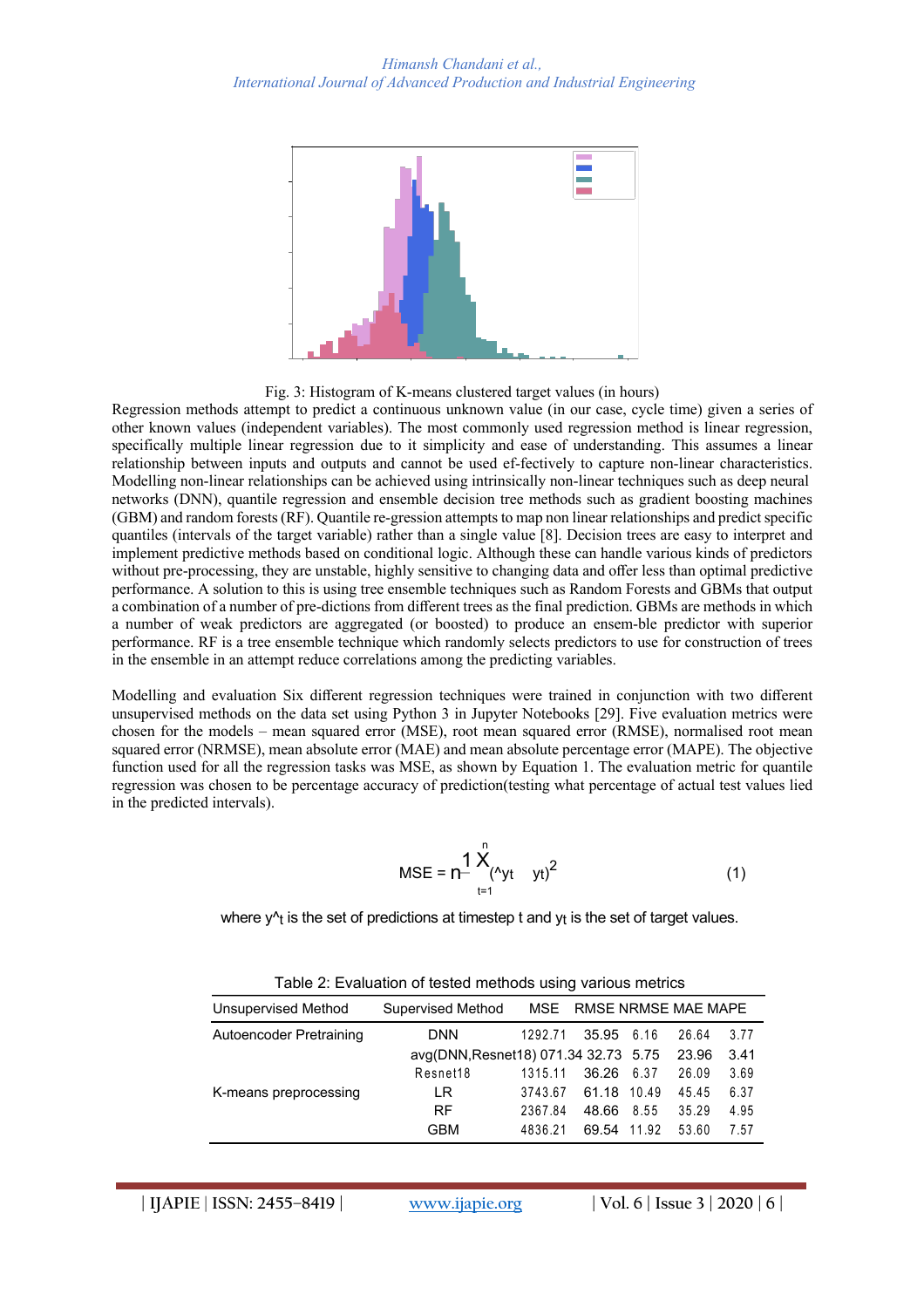# Table 3: Evaluation of quantile regression using prediction accuracy  $Q_1$   $Q_2$   $Q_3$   $Q_4$ (y 683:95) (683.95 < y 713:75) (713.75 < y 747:092) (713.75 < y) RF Quantile Regression 83.6 894.8 86.4 82.0 Latent Representation as input Denoising autoencoder 1 Denoising autoencoder 2

Fig. 4: Stacking of pretrained denoising autoencoders to form DNN architecture: Two denoising autoencoders were trained on unlabelled data, attempting to learn latent structures and relationships (data manifold [28]) among the predictor features. The encoders from these were stacked together as shown, and further trained on labelled data to enhance prediction performance.

Maintaining simplicity of implementation and an unbiased analysis strategy, all of the 285 features were included in the evaluation of the different models. K-means clustering was used for implementation of an inductive unsupervised preprocessing strategy. The model was trained on the labelled data set and was then used to learn the natural groupings in the labelled samples and further training a classifier for the unlabelled samples for various values of K. K=4 was selected as the optimal number of clusters for the given data points. The clusters for labelled values of cycle time are visualized as a histogram in Fig 3(b). Cluster separated data points were then used to train four different LR, RF and GBM models. Two autoencoders were pre-trained on unlabelled data set and then stacked (See fig. 4) to form a DNN with seven hidden layers which was trained on labelled data set for the task of regression. This DNN was further co-trained [30] using the unlabelled data set in conjunction with a CNN model with the architecture of Resnet18 [18].

## *Himansh Chandani et al., International Journal of Advanced Production and Industrial Engineering*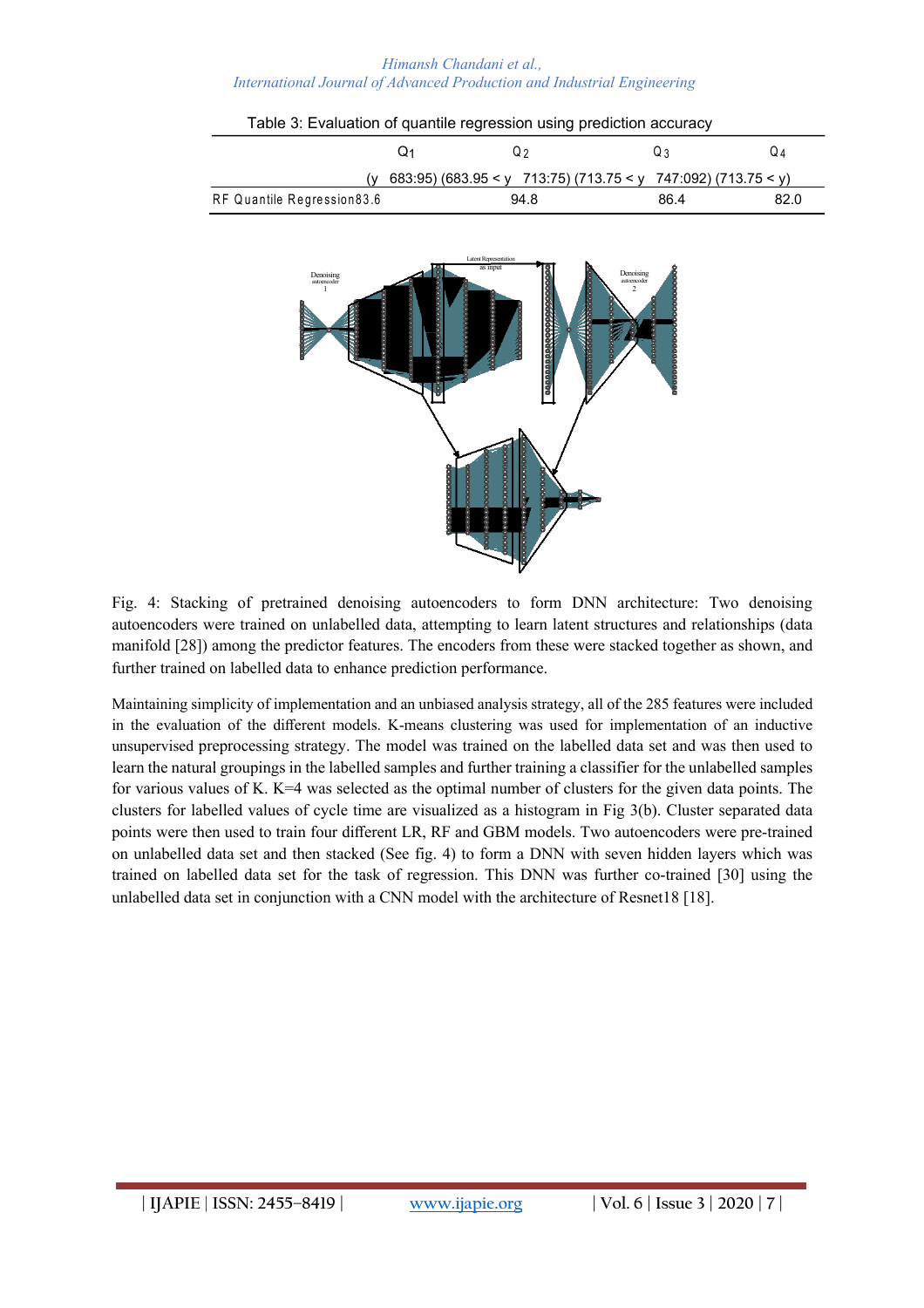

Fig. 5: Hilbert curve transformation of 1D data to images while preserving spatial information

The Resnet18 CNN architecture was trained on image samples generated from the data set where each data point was used to generate an image of size 16 pixels x 20 pixels based on a Hilbert curve transformation (See Fig.7) from one-dimensional to two-dimensional space. The Hilbert curve is a space filling curve which has been used extensively for preservation of spatial information during inter-dimensional conversions [31, 32]. The evaluation results for the different models are summarised in Tables 3 and 4. The optimal number of estimators in ensemble for RF was found to be 1200, for GBM classifiers it was found to be 80 or 90 estimators, varying by cluster and for GBM regressors it was found to be 120. The best prediction performance and lowest error rates were acheived by averaging the test set predictions of the seven-hidden-layer DNN and Resnet18 CNN models. Individually as well, the DNN and CNN regression models outperformed the linear and tree based methods by a significant margin. The architectures of the two pre-trained autoencoders and the resulting stacked DNN are represented in Fig. 4. The autoencoder models were trained for 400 epochs each with learning rates in the range (3 10 3; 3 10 9) which took a total of 6 minutes and 31 seconds. The stacked DNN was further trained for regression using the labelled data set for 90 epochs with learning rates in the range  $(3 \t 10 \t 3;3 \t 10 \t 7)$  for a total of 2 minutes and 25 seconds. Resnet18 was 4 for 21 minutes trained for 53 epochs with a constant learning rate at 3 10 and 3 seconds. This model training was done using the ADAM [33] optimization algorithm with a mini-batch size of 16 on an Intel(R) Core(TM) i7-8550U CPU  $\omega$  1.80GHz. Data I/O and preprocessing was carried out using the Pandas [34], Numpy [35] and Scikit-learn preprocessing [36] libraries for Python while LR, DNN and CNN methods were implemented using the Pytorch [37] and FastAI [38] libraries. RF tree ensembles and K-means algorithms were implemented using the Scikit-learn [36] library for Python. Our final recommendation for predicting cycle time this specfic use case is averaging individual predictions from a seven layer DNN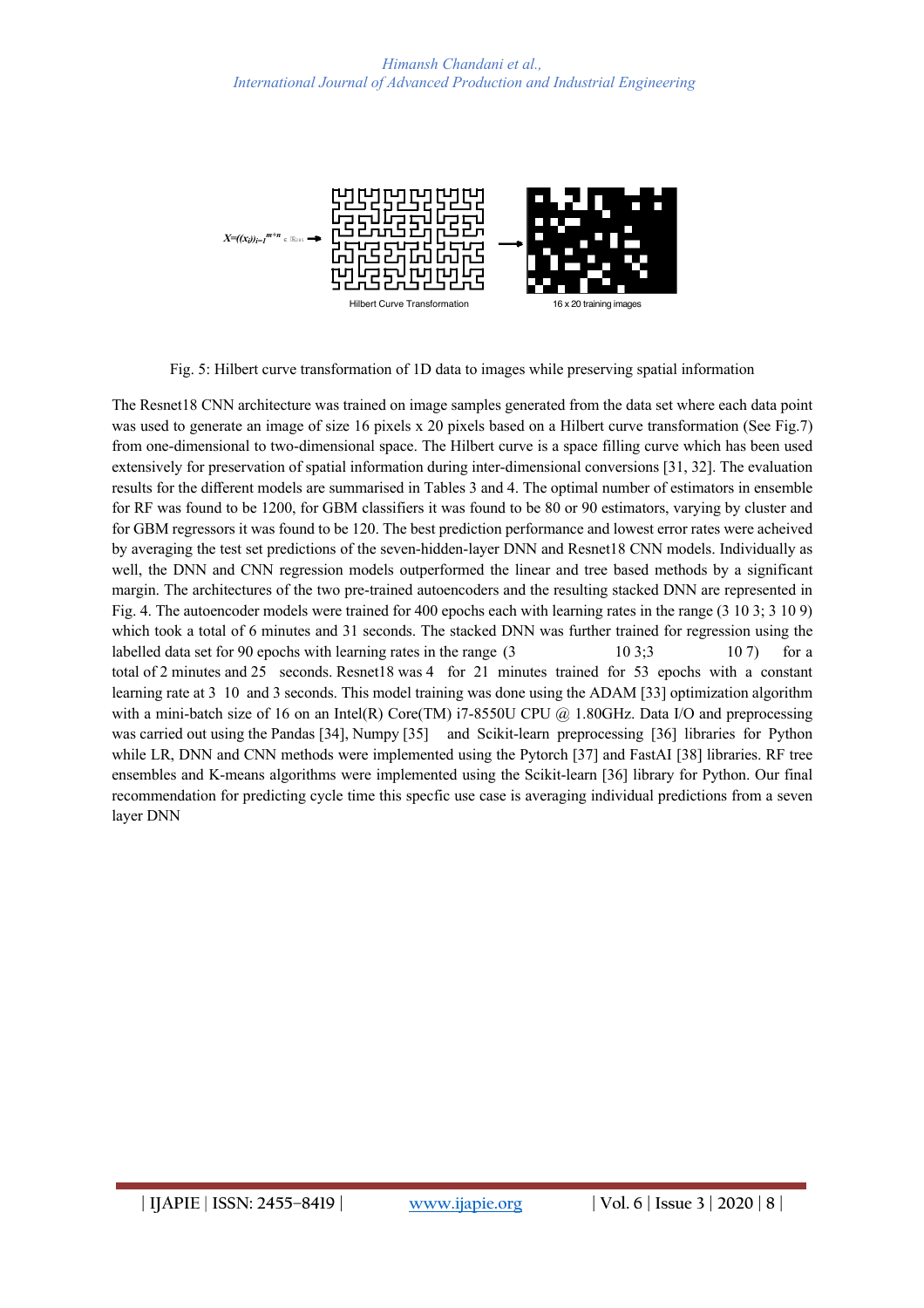

Fig. 6: Single Resnet block



Fig. 7: Resnet18 architecture

# IV CONCLUSION

The current research explored production cycle time prediction using a data set collected from a real medical device manufacturing system consisting of 2703 labelled and 5497 unlabelled samples through semi supervised methods and demonstrated the combined applicability of pre-trained Autoencoders, stacked and co-trained DNN and CNN models for the same. Our final recommendation for predicting cycle time this specfic use case is averaging individual predic-tions from a seven layer stacked DNN developed from Autoencoders trained on unlabelled data including all available predictors and further fine tuned on la-belled data, in conjunction with a Resnet18 CNN model trained on Hilbert curve transformation generated images also using all the available predictor features. Individually, predictions by the seven layer DNN achieved NRMSE at 6.16 and MAPE at 3.77, the CNN achieved an NRMSE at 6.37 and MAPE at 3.69, while when the predictions from these two models were averaged, the best average NRMSE and MAPE of 5.75 and 3.41 were achieved. These promising outcomes exhibit the potential for application of the developed semi supervised regression

### REFERENCES

- [1] Daniel T Larose. Data mining and predictive analytics. John Wiley & Sons, 2015.
- [2] Fei Tao, Qinglin Qi, Ang Liu, and Andrew Kusiak. Data-driven smart manufac-turing. Journal of Manufacturing Systems, 48:157–169, 2018.
- [3] László Monostori, András Márkus, Hendrik Van Brussel, and E Westkämpfer. Ma-chine learning approaches to manufacturing. CIRP annals, 45(2):675–712, 1996.
- [4] Thorsten Wuest, Daniel Weimer, Christopher Irgens, and Klaus-Dieter Thoben. Machine learning in manufacturing: advantages, challenges, and applications. Pro-duction & Manufacturing Research, 4(1):23–45, 2016.
- [5] Shai Shalev-Shwartz and Shai Ben-David. Understanding machine learning: From theory to algorithms. Cambridge university press, 2014.
- [6] Y Narahari and LM Khan. Modeling the effect of hot lots in semiconductor manufacturing systems. IEEE Transactions on Semiconductor Manufacturing, 10(1):185–188, 1997.
- [7] Chen-Fu Chien, Chih-Wei Hsiao, Cheng Meng, Kuo-Tong Hong, and Szu-Tsung Wang. Cycle time prediction and control based on production line status and manufacturing data mining. In ISSM 2005, IEEE International Symposium on Semiconductor Manufacturing, 2005., pages 327–330. IEEE, 2005.
- [8] Nan Chen and Shiyu Zhou. Simulation-based estimation of cycle time using quan-tile regression. IIE Transactions, 43(3):176–191,2010
- [9] Yair Meidan, Boaz Lerner, Gad Rabinowitz, and Michael Hassoun. Cycle-time key factor identification and prediction in semiconductor manufacturing using machine learning and data mining. IEEE transactions on semiconductor manufacturing, 24(2):237–248, 2011